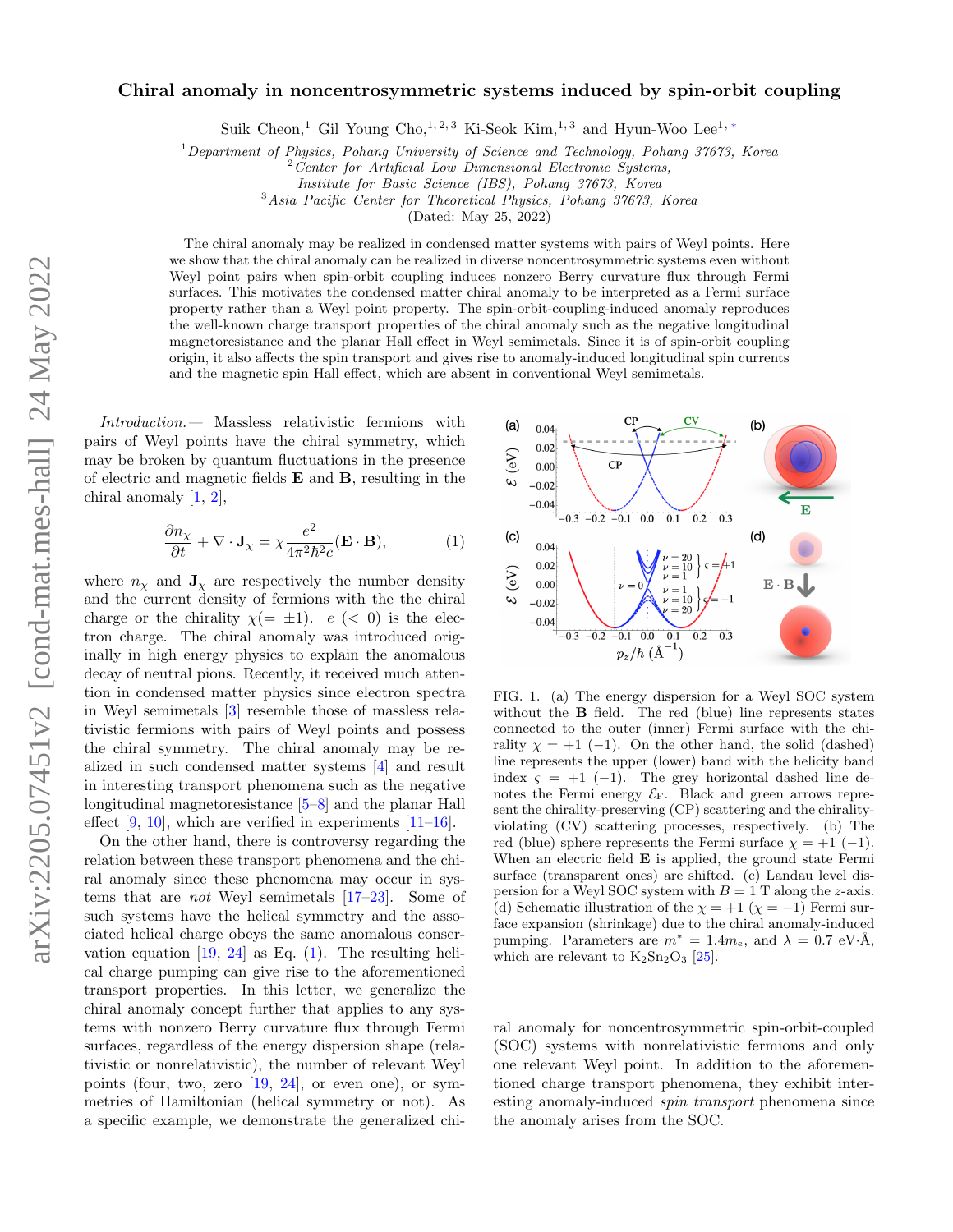SOC-induced chiral anomaly.— For illustration, we take a simple Hamiltonian

<span id="page-1-2"></span>
$$
\mathcal{H} = \frac{\mathbf{p}^2}{2m^*} + \frac{\lambda}{\hbar} \mathbf{p} \cdot \boldsymbol{\sigma},\tag{2}
$$

where  $m^*$  is an effective electron mass,  $\lambda$  is the SOC parameter, and  $\sigma$  is the Pauli matrix vector for electron spin. We take both  $m^*$  and  $\lambda$  to be positive for concreteness but these constraints may be lifted. Figure  $1(a)$  shows the energy dispersion of H. Although the two-fold spin degeneracy is lifted by the SOC, which is a relativistic effect,  $H$  basically has massive nonrelativistic dispersion and there is only one Weyl point at the timereversal-invariant point  $\mathbf{k} = \mathbf{0}$ . Thus H does not have the chiral symmetry. It can be verified that  $H$  does not have the helical symmetry either [\[19,](#page-4-12) [24\]](#page-5-1). One remark is in order. Due to the Fermion doubling theorem [\[26,](#page-5-3) [27\]](#page-5-4), there should exist another Weyl point somewhere, either far away in the k-space or far away in the energy range where  $H$  does not hold. Such systems with distant Weyl points are termed Kramers-Weyl fermion [\[28\]](#page-5-5). But properties (such as location and dispersion) of the other Weyl point do not affect the results presented below and in this sense,  $H$  describes a situation where only Weyl point is relevant.  $H$  with the Weyl-type SOC structure  $\mathbf{p} \cdot \boldsymbol{\sigma}$  can be realized in the noncentrosymmetric point groups **T** and **O** [\[29\]](#page-5-6) such as  $K_2Sn_2O_3$ ,  $\beta$ -RhSi, CoSi, and AlPt [\[25,](#page-5-2) [28,](#page-5-5) [30](#page-5-7)[–33\]](#page-5-8).

We check the chiral anomaly of  $H$  in three ways: via the Berry curvature flux, semiclassical analysis, and quantum analysis. For the first analysis, we recall Ref. [\[5\]](#page-4-5), which reports that the nonvanishing Berry curvature flux through a Fermi surface is an indicator of the chiral anomaly. Although Ref. [\[5\]](#page-4-5) appears to assume Weyl-semimetal-type systems implicitly [\[6\]](#page-4-13), its result is intriguing since the Berry curvature flux can be calculated regardless of the presence of the chiral symmetry. Interestingly,  $H$  has two Fermi surfaces [Fig. [1\(b\)\]](#page-0-2) and the Berry curvature flux  $k_l$ , through the outer  $(\iota = +1)/$ inner  $(\iota = -1)$  Fermi surface,

<span id="page-1-0"></span>
$$
k_{\iota} = \frac{1}{2\pi\hbar} \oint_{\mathbf{F.S.}\iota} d\mathbf{S_p} \cdot \mathbf{\Omega}_{\mathbf{sp}},
$$
 (3)

is +1/−1 for the Fermi energy  $\mathcal{E}_F > 0$  and +1/+1 for  $\mathcal{E}_F$  < 0. For conventional Weyl semimetals with a pair of Weyl points, the sum of  $k_i$ 's for the two Fermi surfaces is zero, which contrasts with the result for  $H$  with  $\mathcal{E}_\mathrm{F}$  < 0. In Eq. [\(3\)](#page-1-0), the integration runs over the momentum space area on the Fermi surface  $\iota$  (F.S. $\iota$ ) with the momentum space area element  $dS_p$  pointing outwared.  $\Omega_{\rm sp} = i\hbar \langle \nabla_{\bf p} u_{\rm sp} | \times | \nabla_{\bf p} u_{\rm sp} \rangle$  is the Berry curvature [\[34\]](#page-5-9) at the momentum **p** for the upper  $(s = +1)$  or lower  $(\zeta = -1)$  energy band that lies on the Fermi surface  $\iota$ . To understand the implication of the nonzero Berry curvature flux through the Fermi surfaces, we attempt to derive the "Fermi surface" version of the chiral anomaly by assigning the chiral index  $\chi$  for each eigenstate of H as follows:  $\chi = +1$  (-1) for each eigenstate of H if the state is "connected" to the outer (inner) Fermi surface. To clarify what is meant by "connected", states with  $\chi = +1$  $(-1)$  are marked red (blue) in Fig. [1\(a\).](#page-0-1) Note that we now use  $\chi$  as a *Fermi surface* index rather than the Weyl point index. This allows  $n<sub>\chi</sub>$  and  $J<sub>\chi</sub>$  to be defined unambiguously for  $\chi = +1$  and  $-1$  even though H has only one Weyl point. Using the semiclassical equations of motion in the presence of E and B,

<span id="page-1-1"></span>
$$
\dot{\mathbf{r}} = \mathbf{v}_{\rm sp} + \dot{\mathbf{p}} \times \mathbf{\Omega}_{\rm sp},\tag{4}
$$

$$
\dot{\mathbf{p}} = e\mathbf{E} + \frac{e}{c}\dot{\mathbf{r}} \times \mathbf{B},\tag{5}
$$

one can verify after tedious calculation [\[35\]](#page-5-10) that  $n<sub>\chi</sub>$  and  $J_{\chi}$  defined this way satisfy Eq. [\(1\)](#page-0-0) except that the index  $\chi$  on the right-hand side of Eq. [\(1\)](#page-0-0) is replaced by  $\mathcal{C}_{\chi}$ ,

$$
\mathcal{C}_{\chi} = \frac{1}{2\pi\hbar} \oint_{\mathbf{F.S.}\chi} d\mathbf{S}_{\mathbf{sp}} \cdot \mathbf{\Omega}_{\mathbf{sp}},\tag{6}
$$

which is  $+1/-1$  for  $\chi =+1/-1$  regardless of  $\mathcal{E}_F$ .  $\mathcal{C}_{\chi}$  differs from  $k_{\chi}$  [Eq. [\(3\)](#page-1-0)] in that the momentum space area element  $d\mathbf{S}_{\text{sp}}$  is pointing along the group velocity direction, which is inward for the inner Fermi surface with  $\mathcal{E}_\mathrm{F}$  < 0, and outward otherwise. Thus this semiclassical analysis supports the chiral anomaly for  $H$ , provided that the chirality index  $\chi$  is redefined as the Fermi sur-face index. In Eqs. [\(4\)](#page-1-1) and [\(5\)](#page-1-1),  $\mathbf{v}_{\rm cp}$  is the group velocity. Due to the B field, the orbital magnetic moment  $\mathbf{m_{sp}} = -i(e/2c)\langle \nabla_{\mathbf{p}} u_{sp} | \times [\mathcal{H} - \mathcal{E}_{sp}] | \nabla_{\mathbf{p}} u_{sp} \rangle$  modifies the energy as  $\mathcal{E}_{\varsigma \mathbf{p}} \to \widetilde{\mathcal{E}}_{\varsigma \mathbf{p}} = \mathcal{E}_{\varsigma \mathbf{p}} - \mathbf{m}_{\varsigma \mathbf{p}} \cdot \mathbf{B}$  and  $\mathbf{v}_{\varsigma \mathbf{p}}$ should be calculated from the modified energy  $\mathcal{E}_{\text{cp}}$  as  $\mathbf{v}_{\varsigma \mathbf{p}} = \partial \overline{\mathcal{E}}_{\varsigma}(\mathbf{p})/\partial \mathbf{p}.$ 

We next attempt quantum analysis, motivated by the observation that the semiclassical analysis cannot capture quantum fluctuations. For quantum analysis, we replace H in Eq. [\(2\)](#page-1-2) with  $\mathcal{H}_L$ ,

$$
\mathcal{H}_L = \frac{1}{2m^*} \mathbf{\Pi}^2 + \frac{\lambda}{\hbar} \mathbf{\Pi} \cdot \boldsymbol{\sigma} - \mu \mathbf{B}^* \mathbf{B} \cdot \boldsymbol{\sigma},\tag{7}
$$

where  $\Pi = \mathbf{p} - e\mathbf{A}/c$  is the kinematic momentum operator in the presence of the vector potential A that is related to  $\mathbf{E} = -(1/c)\partial \mathbf{A}/\partial t$  and  $\mathbf{B} = \nabla \times \mathbf{A}$ . The last term of  $\mathcal{H}_L$  denotes the Zeeman coupling with the Bohr magneton  $\mu_{\text{B}}^*$ . Then, we define the chirality operator  $\hat{\mathcal{C}}$ as follows,

<span id="page-1-3"></span>
$$
\hat{\mathcal{C}} = -\text{sgn}\left[\left\{\mathbf{\Pi}_{\text{eff}} \cdot \mathbf{v}, \mathbf{\Pi}_{\text{eff}} \cdot \boldsymbol{\sigma}\right\}_{+}\right],\tag{8}
$$

where  $\Pi_{\text{eff}} = \Pi + (\hbar/\lambda)(e\hbar/2m^*c - \mu^*_{\text{B}})\mathbf{B}$  is the effective kinetic momentum operator, v is the velocity operator, and  $\{,\}_+$  denotes anticommutator. We note that Eq. [\(8\)](#page-1-3) differs from the helicity  $\Pi \cdot \sigma$  [\[24,](#page-5-1) [36\]](#page-5-11). If the helicity is identified with the chirality  $[36]$ ,  $\mathbf{E} \cdot \mathbf{B}$  term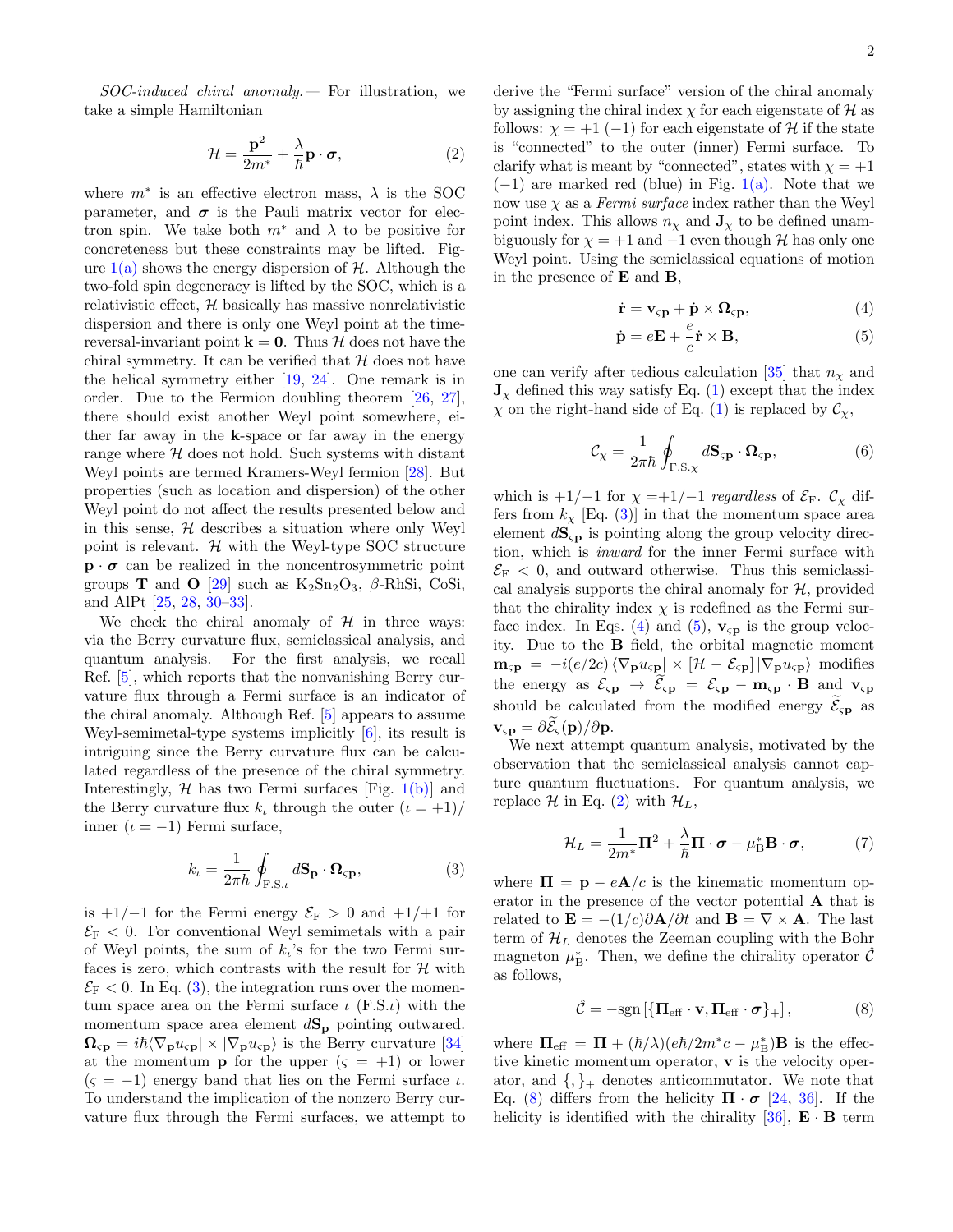in Eq. [\(1\)](#page-0-0) vanishes when  $\mathcal{E}_F < 0$ . Hereafter, we choose  $\mu_{\rm B}^* = e\hbar/2m^*c$  for simplicity, but this choice is not crucial. To demonstrate the physical meaning of  $\hat{\mathcal{C}}$ , we first consider the case  $\mathbf{A} = 0$  ( $\mathbf{E} = \mathbf{B} = 0$ ). It is trivial to verify that  $\ddot{C}$  has eigenvalues  $\pm 1$  for the red/blue-colored states in Fig. [1\(a\).](#page-0-1) Thus  $\tilde{\mathcal{C}}$  amounts to the chiral number operator (or quantum generalization of the Fermi surface index  $\chi$  introduced in the above semiclassical analysis). This allows  $n<sub>x</sub>$  and  $J<sub>x</sub>$  in Eq. [\(1\)](#page-0-0) to be defined unambiguously in this quantum analysis. Since  $\mathcal{C}$  and  $\mathcal{H}_L$  share the complete set of common eigenstates,  $[\mathcal{C}, \mathcal{H}_L] = 0$ , which verifies the chiral number conservation for  $\mathbf{E} = \mathbf{B} = 0$ . Interestingly, the commutator  $[\mathcal{C}, \mathcal{H}_L]$  vanishes even for nonzero  $\mathbf{A} \neq 0$ . If  $\mathbf{A}$  is timeindependent  $(E = 0)$ , the vanishing commutator implies the chiral number conservation even for  $\mathbf{B} \neq 0$ . If A is time-dependent ( $\mathbf{E} \neq 0$ ), on the other hand, one obtains  $d\hat{\mathcal{C}}/dt = [\hat{\mathcal{C}}, \mathcal{H}_L]/i\hbar + \partial \hat{\mathcal{C}}/\partial t$ , where  $[\hat{\mathcal{C}}, \mathcal{H}_L] = 0$  and  $\frac{\partial \hat{\mathcal{C}}}{\partial t} \neq 0$ . That is, the vanishing commutator does not necessarily imply the chiral number conservation. The above operator analysis thus implies that nonvanishing E is a necessary condition for possible violation of the chiral number conservation.

However, nonvanishing  $E$  is not a sufficient condition. To examine possible violation of the chiral number conservation, we calculate the **E**-induced C change,  $\delta(\mathcal{C})$  $(\mathbf{B} = 0)$ , by using the Kubo formula, which takes into account both the inter- and intra-band contributions. The interband contribution  $\delta \langle \hat{C} \rangle$ <sub>inter</sub> is proportional to  $\langle u_{\varsigma p} | \hat{C} | u_{\varsigma' p} \rangle \langle u_{\varsigma' p} | \mathbf{v} | u_{\varsigma p} \rangle$  ( $\varsigma' \neq \varsigma$ ), which vanishes since  $\langle u_{\varsigma \mathbf{p}} | \hat{\mathcal{C}} | u_{\varsigma' \mathbf{p}} \rangle = 0$  due to  $[\hat{\mathcal{C}}, \mathcal{H}_L] = 0$ . Thus  $\delta \langle \hat{\mathcal{C}} \rangle$  is determined by the interband contribution  $\delta \langle \hat{C} \rangle$ <sub>intra</sub>, which describes the Fermi surface shift. As shown in Fig. [1\(b\),](#page-0-2) in the presence of the **E** field, there is no change of  $\hat{\mathcal{C}}$ due to the Fermi surface shift by  $E$ . In other words,  $C$  is preserved at each Fermi surface even though the E field is applied to the system.

If the **B** field is also present,  $\delta \langle \hat{C} \rangle$ <sub>intra</sub> can be nonzero as we demonstrate below. When an external uniform B field along the z direction is turned on, the Landau levels (LL) develop: For  $\nu \geq 1$ ,  $\mathcal{E}_{\nu,\varsigma=\pm}(p_z) = p_z^2/2m^* + \nu\hbar\omega_c \pm \Delta_\nu(p_z)$ and for  $\nu = 0$ ,  $\mathcal{E}_{\nu=0}(p_z) = p_z^2/2m^* + \lambda p_z/\hbar$ . Here,  $\Delta_{\nu}(p_z) = \sqrt{2\nu\lambda^2/l_B^2 + \lambda^2 p_z^2/\hbar^2}, l_B = \sqrt{\hbar c/eB}, \text{ and}$  $\omega_c = eB/m^*c$ . The LL energy dispersion is shown in Fig. [1\(c\),](#page-0-3) where states with  $\hat{C}$  eigenvalue  $+1(-1)$  are colored in red (blue). Note that the zeroth LL  $(\nu = 0)$ states have  $\hat{\mathcal{C}} = -1$  for  $p_z/\hbar \ge -m^* \lambda/\hbar^2$  and  $\hat{\mathcal{C}} = +1$ for  $p_z/\hbar \leq -m^* \lambda/\hbar^2$ , where  $m^* \lambda/\hbar^2 \simeq 0.13 \text{ Å}^{-1}$  [see vertical dashed line in Fig.  $1(c)$ . Thus the state shift by the z component of **E** can induce nonzero  $\delta \langle \hat{C} \rangle$ <sub>intra</sub>. For other LLs ( $\nu \geq 1$ ), the state shift does not induce nonzero  $\delta \langle \hat{C} \rangle$ <sub>intra</sub> since the  $\hat{C}$  change at  $p_z/\hbar \simeq -m^* \lambda/\hbar^2$  is counterbalanced by the  $\hat{\mathcal{C}}$  change at  $p_z/\hbar \simeq m^* \lambda/\hbar^2$ . Thus, when  $E$  is applied along the  $z$  axis, we obtain nonzero  $\delta \langle \hat{C} \rangle = \tau_{\rm cv} e^2 \mathbf{E} \cdot \mathbf{B} / 2\pi^2 \hbar^2 c$  due to the unbalance caused by

the zeroth LL. Here,  $\tau_{cv}$  is the chirality-violating scatter-ing time [Fig. [1\(a\)\]](#page-0-1).  $\delta \langle \mathcal{C} \rangle$  agrees with the result of Eq. [\(1\)](#page-0-0) for the chiral number density in the homogeneous system at steady state,  $\partial n^5/\partial t = e^2 \mathbf{E} \cdot \mathbf{B}/4\pi^2 \hbar^2 c - \delta n^5/\tau_{\text{cv}} = 0$ with  $n^5 = (n_{+1} - n_{-1})/2$ . This confirms the chiral anomaly for  $\mathcal{H}_L$ .

*Charge transport.* - It has been reported  $[6-10]$  $[6-10]$  that the charge transport in Weyl semimetals acquires corrections to the Drude conductivity  $\sigma_{\text{D}}$  due to the chiral anomaly. Here we examine if the SOC-induced chiral anomaly affects the charge transport in a similar way. For this, we use the semiclassical expression for the charge current density  $\mathcal{J},$ 

$$
\mathcal{J} = e \sum_{\varsigma} \int \frac{d^3 \mathbf{p}}{(2\pi\hbar)^3} \, \mathcal{G}_{\varsigma \mathbf{p}} \dot{\mathbf{r}}_{\varsigma} \, f_{\varsigma \mathbf{p}}, \tag{9}
$$

which is valid when the Landau level quantization is not important. Here  $\mathcal{G}_{\text{sp}} = 1 + e\mathbf{B} \cdot \mathbf{\Omega}_{\text{sp}}/c$  is the Berry phase correction to the density of states [\[34\]](#page-5-9) and the electron occupation function  $f_{\rm CP}$  is given by

<span id="page-2-1"></span>
$$
f_{\rm sp} = f_{\rm sp}^{0} - \tau_{\rm cp} (\dot{\mathbf{p}} \cdot \nabla_{\mathbf{p}}) f_{\rm sp}^{0} + \mathcal{O}(\tau_{\rm cp}^{2}). \tag{10}
$$

Here  $f_{\rm sp}^0$  is the equilibrium Fermi-Dirac distribution and  $\tau_{\rm cp}$  is the momentum relaxation time for the chiralitypreserving scattering [Fig.  $1(a)$ ]. Note that the difference between  $f_{\rm sp}$  and  $f_{\rm sp}^0$  depends explicitly on  $\tau_{\rm cp}$  and  $\tau_{\rm cv}$ does not appear explicitly. The latter appears through the modification of  $f_{\rm sp}^0$  via the shift of the chemical potential  $\mu_{\chi}$  for the following reason. The chiral anomaly tends to incresease  $n_\chi$  by  $k_\chi e^2 (\mathbf{E} \cdot \mathbf{B}) / 4\pi^2 \hbar^2 c$  per second. This tendency is counterbalanced by the chiralityviolating scattering and at steady states, one obtains the density of the pumped electrons  $\delta n^5 = \delta n_{\chi=+1}$  $-\delta n_{\chi=-1} = \tau_{\text{cv}}e^2(\mathbf{E} \cdot \mathbf{B})/4\pi^2\hbar^2c$ . This pumping results in the chemical potential imbalance between the two Fermi surfaces,  $\mu_{\chi=+1} - \mu_{\chi=-1} \equiv 2\mu^5$ , where

<span id="page-2-0"></span>
$$
\mu^5 = \pi^2 \frac{(\lambda^2 + \frac{\hbar^2 \mathcal{E}_F}{m^*}) \sqrt{\lambda^2 + \frac{2\hbar^2 \mathcal{E}_F}{m^*}}}{\mathcal{E}_F^2} \delta n^5.
$$
 (11)

Here  $\mathcal{E}_{\mathrm{F}}$  is the Fermi energy in the absence of **E** and **B**. Equation [\(11\)](#page-2-0) is essentially identical to  $\mu^5$  for a conventional Weyl system [\[14,](#page-4-14) [37\]](#page-5-12).

This  $\mu^5$  affects the charge current in many ways since all  $f_{\rm SP}^0$ 's in the series expansion of  $f_{\rm SP}$  [Eq. [\(10\)](#page-2-1)] are affected by  $\mu^5$  [\[38\]](#page-5-13). First of all, the very first term  $f_{\rm sp}^0$  in the series expansion generates an "equilibrium" current density,

<span id="page-2-2"></span>
$$
\mathcal{J}^{\text{CM}} = \frac{e^2}{2\pi^2\hbar^2 c} \mu^5 \mathbf{B} = \frac{3\mu_{\text{B}}^{*2}}{4\mathcal{E}_{\text{F}}^2} \frac{(4\pi^2\hbar^2 c/e^2)}{\tau_{\text{cp}}} \delta n^5 \sigma_{\text{D}} \mathbf{B}, \tag{12}
$$

which is nothing but the chiral magnetic effect [\[36,](#page-5-11) [39\]](#page-5-14) illustrated initially for the quark-gluon plasma with the chiral anomaly [\[37\]](#page-5-12). Since  $\mu^5$  ( $\delta n^5$ ) is proportional to  $\mathbf{E} \cdot$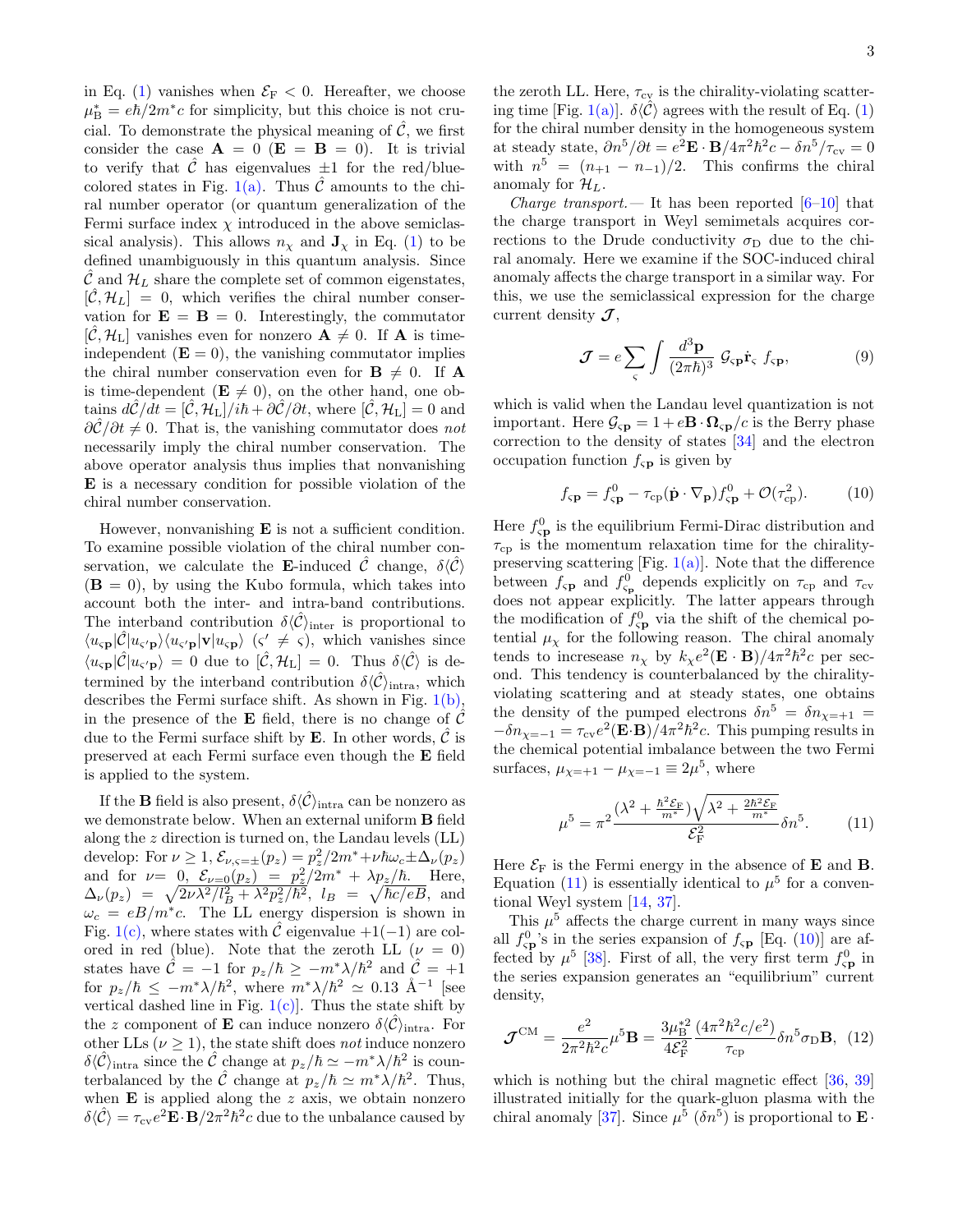$\mathbf{B}, \mathcal{J}^{\text{CM}}$  produces the negative magnetoresistance when **E** and **B** are parallel [\[6](#page-4-13)[–8\]](#page-4-6). The second term  $-\tau_{cp}(\dot{\mathbf{p}})$  $\nabla_{\mathbf{p}} f_{\rm sp}^0$  in Eq. [\(10\)](#page-2-1) also affects the charge transport and generates a nonlinear correction  $\mathcal{J}^{\text{D-N}}$  [\[35\]](#page-5-10),

$$
\mathcal{J}^{\text{D-N}} = -\frac{\hbar^4/m^{*2}}{\lambda^2 + \hbar^2 \mathcal{E}_F/m^*} \frac{\lambda}{2\mathcal{E}_F} \delta n^5 \sigma_{\text{D}} \mathbf{E},\qquad(13)
$$

which is quadratic in **E** (note that  $\delta n^5$  is also linear in E) and makes the electric response nonreciprocal [\[40\]](#page-5-15). A similar quadratic-in-**E** correction is reported [\[41\]](#page-5-16) in noncentrosymmetric Weyl semimetals with four Weyl points where it is crucial for two Weyl points to be shifted in energy from the other Weyl points for such a nonlinear correction to arise. In contrast,  $H$  has only one Weyl point. We briefly mention that the energy correction due to **B** is ignored for  $\mathcal{J}^{\text{CM}}$  and  $\mathcal{J}^{\text{D-N}}$  since its effect is of higher order,  $\mathcal{O}(B^3)$ .

The charge pumping affects not only the longitudinal current but also the Hall current, generating corrections to the Lorentz-force-induced Hall current, which we do not specify, and the orbital magnetic moment-induced Hall current [\[42\]](#page-5-17)  $J^{\text{OH}} = (e^3/24\pi^2\hbar^2c)\mathcal{L}_F\mathbf{B} \times \mathbf{E}$ , where  $\mathcal{L}_{\rm F} = \lambda^2/(\mathcal{E}_{\rm F} \sqrt{\lambda^2 + 2\hbar^2 \mathcal{E}_{\rm F}/m^*})$ . Actually, the "equilibrium" current density  $\mathcal{J}^{\text{CM}}$  already contains such a correction. Since  $\mathcal{J}^{\text{CM}} \propto (\mathbf{E} \cdot \mathbf{B}) \mathbf{B}$  generates the planar Hall effect when B is not parallel to E but not perpendicular either  $[Fig.2(a)]$  $[Fig.2(a)]$  as demonstrated previously for Weyl semimetals [\[9,](#page-4-7) [10\]](#page-4-8). There is another Hall current contribution arising from  $f_{\rm sp}^0$  since the energy  $\mathcal{E}_{\text{sp}}$  in the presence of **B** contains the correction  $-\mathbf{m}_{\rm sp} \cdot \mathbf{B}$ . Then, the resulting occupation correction  $f_{\rm cp}^0(\tilde{\mathcal{E}}_{\rm cp}) - f^0(\mathcal{E}_{\rm cp}) = -\mathbf{m}_{\rm cp} \cdot \mathbf{B} \partial f_{\rm cp}^0/\partial \mathcal{E}_{\rm cp} + \mathcal{O}(B^2)$  generates the Hall current correction  $\mathcal{J}^{\text{OH-N}}$  [\[35\]](#page-5-10),

$$
\mathcal{J}^{\text{OH-N}} = \xi \frac{e\mu_{\text{B}}^{*2} \lambda}{16\mathcal{E}_{\text{F}}^4} \frac{(4\pi^2 \hbar^2 c/e^2)}{\tau_{\text{cp}}} \delta n^5 \sigma_{\text{D}} \mathbf{B} \times \mathbf{E}, \qquad (14)
$$

where the coefficient  $\xi = 1 + \lambda^2(\lambda^2 + 3\hbar^2 \mathcal{E}_F/m^*)/[(\lambda^2 +$  $\hbar^2 \mathcal{E}_F/m^*$  $(\lambda^2 + 2\hbar^2 \mathcal{E}_F/m^*)$ ] approaches 1 as  $\mathcal{E}_F \to 0$ . In Fig. [2\(a\),](#page-3-0) the blue arrow represents  $\mathcal{J}^{\text{OH-N}}$ . The factor  $\delta n^5$  in  $\mathcal{J}^{\text{OH-N}}$  indicates that  $\mathcal{J}^{\text{OH-N}}$  arises from the chiral anomaly and thus differs from the nonlinear Hall effect demonstrated for a tilted Weyl semimetal [\[43\]](#page-5-18) and a multi-Weyl semimetal [\[44\]](#page-5-19), which are not due to the anomaly-induced pumping  $\delta n^5$ .

Spin transport.— Electron spin is an essential ingredient of the SOC-induced chiral anomaly. It is thus natural to expect that the chiral anomaly affects spin transport as well. In contrast, the spin is not essential in conventional realization of the chiral anomaly in Dirac and Weyl semimetals, and thus the chiral anomaly effect on the spin transport has not been examined except for Ref. [\[45\]](#page-5-20) that examines the spin current injection effect. Here we examine the chiral anomaly effect on the spin transport in the linear response regime.

<span id="page-3-1"></span><span id="page-3-0"></span>4

<span id="page-3-3"></span>

FIG. 2. Schematic illustrations of (a) charge currents and (b) spin currents in the presence of both E and B fields.

First of all, we introduce the spin current operator  $\hat{\mathcal{J}}_i^{S_j} = \frac{1}{2} \{ \partial \mathcal{H} / \partial p_i, \sigma_j \}$  [\[46\]](#page-5-21), where the curly bracket denotes an anticommutator. In the linear response regime, its expectation value  $\mathcal{J}_i^{S_j}$  is proportional to **E**,  $\mathcal{J}_i^{S_j}$  =  $\sigma_{ik}^{S_j} E_k$ , where the spin conductivity  $\sigma_{ik}^{S_j}$  may depend on B. Since we are interested in the chiral anomaly effect, we assume for simplicity that  $E$  and  $B$  are parallel to each other, both applied along the z-axis. Then the relevant spin conductivity matrix  $\sigma_{iz}^{S_j}$  has the following structure,

<span id="page-3-2"></span>
$$
\sigma_{iz}^{S_j} = \begin{pmatrix} \sigma_{xz}^{S_x} & \sigma_{xz}^{S_y} & 0\\ \sigma_{yz}^{S_x} & \sigma_{yz}^{S_y} & 0\\ 0 & 0 & \sigma_{zz}^{S_z} \end{pmatrix},
$$
(15)

where  $\sigma_{xz}^{S_z} = \sigma_{yz}^{S_z} = \sigma_{zz}^{S_y} = \sigma_{zz}^{S_y} = 0$  due to the rotation symmetry of  $H$ . The same symmetry also guarantees  $\sigma_{xz}^{S_x} = \sigma_{yz}^{S_y}$  and  $\sigma_{xz}^{S_y} = -\sigma_{yz}^{S_x}$  [\[47\]](#page-5-22). In Fig. [2\(b\),](#page-3-1) gray and blue arrows represent the spin current. In Eq. [\(15\)](#page-3-2), the off-diagonal components  $\sigma_{xz}^{S_y} = -\sigma_{yz}^{S_x}$  are the conventional spin Hall conductivity [\[46\]](#page-5-21). The spin current described by the diagonal components  $\sigma_{xz}^{S_x} = \sigma_{yz}^{S_y}$  is similar to the magnetic spin Hall current  $\overline{[48]}$  $\overline{[48]}$  $\overline{[48]}$  in ferromagnetic systems  $[47]$  except that **B** in our system plays the role of the ferromagnetic magnetization M in magnetic spin Hall systems.

<span id="page-3-4"></span>The chiral anomaly effect on the spin transport in the linear response regime can be captured by considering the pumping  $\delta n^5$ . From  $\mathcal{J}_i^{S_j}$  =  $\sum_{\varsigma}(2\pi\hbar)^{-3}\int d^3{\bf p}\;{\cal G}_{\varsigma{\bf p}}\langle u_{\varsigma{\bf p}}|\hat{{\cal J}}^{S_j}_i|u_{\varsigma{\bf p}}\rangle[f^0_{\varsigma{\bf p}}(\delta n^5)-f^0_{\varsigma{\bf p}}(\delta n^5=$ 0)], we obtain the anomaly-induced spin current  $\mathcal{J}_x^{S_x} =$  $\mathcal{J}_y^{S_y} = \mathcal{J}_z^{S_z} = \mathcal{J}_s^{\text{ano}}$ , where  $\mathcal{J}_s^{\text{ano}}$  is given by

<span id="page-3-5"></span>
$$
\mathcal{J}_s^{\text{ano}} = -\frac{\mu_{\text{B}}^*}{2(\mathcal{E}_{\text{F}} + m^* \lambda^2/\hbar^2)} \frac{(4\pi^2 \hbar^2 c/e^2)}{\tau_{\text{cp}}} \delta n^5 \frac{\sigma_{\text{D}}}{e}. \quad (16)
$$

Note that  $\mathcal{J}_s^{\text{ano}}$  contributes only the diagonal spin conductivities  $\sigma_{xz}^{S_x} = \sigma_{yz}^{S_y} = \sigma_{zz}^{S_z}$ .

We estimate the magnitudes of various anomalyinduced charge/spin currents, all of which increase as  $\mathcal{E}_F$  approaches the Weyl point energy, 0. This increase is partially due to the explicit inverse proportionality to  $\mathcal{E}_{\text{F}}$  [Eqs. [\(12\)](#page-2-2), [\(13\)](#page-3-3), [\(14\)](#page-3-4), [\(16\)](#page-3-5)] and also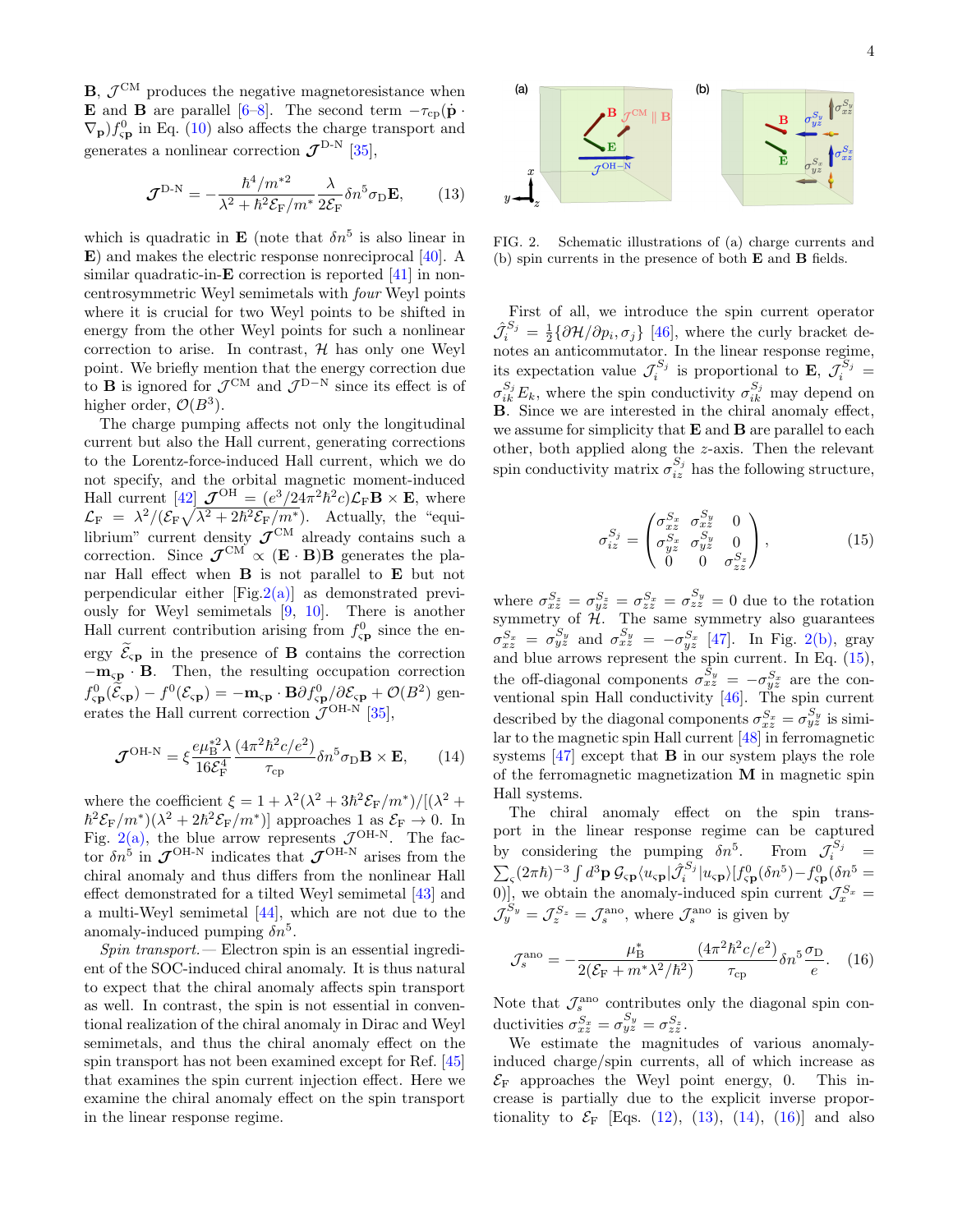due to the implicit inverse proportionality to  $\mathcal{E}_{\mathrm{F}}$  hidden in  $\delta n^5 \propto \tau_{\rm cv}$ . After some calculation [\[35\]](#page-5-10), one obtains  $\tau_{cv}/\tau_{cp} \sim (2m^*\lambda^2/\hbar^2)^2/\mathcal{E}_{\rm F}^2$  [\[49\]](#page-5-24). For the pa-For the parameters,  $m^* = 1.4m_e$ ,  $\lambda = 0.7$  eV $\cdot$ Å,  $\mathcal{E}_F = 2$  meV,  $\tau_{\rm cp}$  = 6.85 ps, and for the strengths  $E = 10^4$  A/m and  $B = 1$  T, we obtain  $\mathcal{J}^D \simeq 2 \times 10^7 A/cm^2$ . And,  ${\cal J}^{\rm CM}/{\cal J}^{\rm D} \simeq 260\; \%, \, {\cal J}^{\rm D\text{-}N}/{\cal J}^{\rm D} \simeq 32\; \%, \, {\cal J}^{\rm OH\text{-}N}/{\cal J}^{\rm D} \simeq 7$ %, and  $\mathcal{J}_s^{\rm ano}/\mathcal{J}^{\rm D} \simeq 180$  %. We note however that these ratios decrease significantly when  $|\mathcal{E}_F|$  becomes larger.

Lastly we remark that the SOC-induced chiral anomaly is not limited to the Weyl-type SOC  $\mathbf{p} \cdot \boldsymbol{\sigma}$  in the point groups T and O. The SOC structure varies with the crystal structure [\[29\]](#page-5-6) and we verify [\[35\]](#page-5-10) that the SOC structure in 11 out of the total of 21 noncentrosymmetric point groups can generate nonvanishing Berry curvature flux through Fermi surfaces. Although details of the anomaly-induced charge and spin transport properties may be affected by the details of the SOC structure, our work demonstrates the abundance of the SOC-induced chiral anomaly.

To conclude, we demonstrated that the SOC-induced chiral anomaly can occur in diverse noncentrosymmetric systems even without pairs of Weyl points and without the chiral symmetry, provided the Berry curvature flux through Fermi surfaces is nonzero. This motivates the reinterpretation of the condensed matter chiral anomaly as a Fermi surface property rather than a Weyl point property, as proposed initially by Ref. [\[5\]](#page-4-5).

S. Cheon thanks I. Jang for useful discussion. H. -W. Lee and S. Cheon were supported by the National Research Foundation (NRF) of Korea (Grant No. 2020R1A2C2013484). G.Y.C. acknowledges the support of the NRF of Korea funded by the Korean Government (Grants No. 2020R1C1C1006048 and No. 2020R1A4A3079707). G.Y.C is also partially supported by IBS-R014-D1. G.Y.C. is also supported by the Air Force Office of Scientific Research under Award No. FA2386-20-1-4029. G.Y.C also acknowledges financial support from Samsung Science and Technology Foundation under Project Number SSTF-BA2002-05. K.-S. Kim was supported by the Ministry of Education, Science, and Technology (NRF-2021R1A2C1006453 and NRF-2021R1A4A3029839) of the National Research Foundation of Korea (NRF).

<span id="page-4-0"></span><sup>∗</sup> [hwl@postech.ac.kr](mailto:hwl@postech.ac.kr)

- <span id="page-4-1"></span>[1] Stephen L. Adler, "Axial-Vector Vertex in Spinor Electrodynamics," Phys. Rev. 177[, 2426 \(1969\).](http://dx.doi.org/ 10.1103/PhysRev.177.2426)
- <span id="page-4-2"></span>[2] H. B. Nielsen and Masao Ninomiya, "The Adler-Bell-Jackiw anomaly and Weyl fermions in a crystal," [Phys.](http://dx.doi.org/10.1016/0370-2693(83)91529-0) Lett. 130B[, 389 \(1983\).](http://dx.doi.org/10.1016/0370-2693(83)91529-0)
- <span id="page-4-3"></span>[3] N. P. Armitage, E. J. Mele, and Ashvin Vishwanath, "Weyl and Dirac semimetals in three-dimensional solids," [Rev. Mod. Phys.](http://dx.doi.org/ 10.1103/RevModPhys.90.015001) 90, 015001 (2018).
- <span id="page-4-4"></span>[4] T. D. C. Bevan, A. J. Manninen, J. B. Cook, J. R. Hook, H. E. Hall, Tanmay Vachaspati, and G. E. Volovik, "Momentum creation by vortices in superfluid <sup>3</sup>He as a model of primordial baryogenesis," [Nature \(London\)](http://dx.doi.org/ https://doi.org/10.1038/386689a0) 386, 689 [\(1997\).](http://dx.doi.org/ https://doi.org/10.1038/386689a0)
- <span id="page-4-5"></span>[5] Dam Thanh Son and Naoki Yamamoto, "Berry Curvature, Triangle Anomalies, and the Chiral Magnetic Effect in Fermi Liquids," [Phys. Rev. Lett.](http://dx.doi.org/10.1103/PhysRevLett.109.181602) 109, 181602 (2012).
- <span id="page-4-13"></span>[6] D. T. Son and B. Z. Spivak, "Chiral anomaly and classical negative magnetoresistance of Weyl metals," [Phys. Rev.](http://dx.doi.org/ 10.1103/PhysRevB.88.104412) B 88[, 104412 \(2013\).](http://dx.doi.org/ 10.1103/PhysRevB.88.104412)
- [7] A. A. Burkov, "Chiral anomaly and transport in Weyl metals," [J. Phys.: Condens. Matter](http://dx.doi.org/ 10.1088/0953-8984/27/11/113201) 27, 113201 (2015).
- <span id="page-4-6"></span>[8] A. A. Burkov, "Negative longitudinal magnetoresistance in Dirac and Weyl metals," [Phys. Rev. B](http://dx.doi.org/ 10.1103/PhysRevB.91.245157) 91, 245157 [\(2015\).](http://dx.doi.org/ 10.1103/PhysRevB.91.245157)
- <span id="page-4-7"></span>[9] A. A. Burkov, "Giant planar Hall effect in topological metals," Phys. Rev. B 96[, 041110\(R\) \(2017\).](http://dx.doi.org/ 10.1103/PhysRevB.96.041110)
- <span id="page-4-8"></span>[10] S. Nandy, Girish Sharma, A. Taraphder, and Sumanta Tewari, "Chiral Anomaly as the Origin of the Planar Hall Effect in Weyl Semimetals," [Phys. Rev. Lett.](http://dx.doi.org/ 10.1103/PhysRevLett.119.176804) 119, 176804 [\(2017\).](http://dx.doi.org/ 10.1103/PhysRevLett.119.176804)
- <span id="page-4-9"></span>[11] Heon-Jung Kim, Ki-Seok Kim, J.-F. Wang, M. Sasaki, N. Satoh, A. Ohnishi, M. Kitaura, M. Yang, and L. Li, "Dirac versus Weyl Fermions in Topological Insulators: Adler-Bell-Jackiw Anomaly in Transport Phenomena," [Phys. Rev. Lett.](http://dx.doi.org/ 10.1103/PhysRevLett.111.246603) 111, 246603 (2013).
- [12] J. Xiong, S. K. Kushwaha, T. Liang, J. W. Krizan, M. Hirschberger, W. Wang, R. J. Cava, and N. P. Ong, "Evidence for the chiral anomaly in the Dirac semimetal Na3Bi," Science 350[, 413 \(2015\).](http://dx.doi.org/10.1126/science.aac6089)
- [13] Xiaochun Huang, Lingxiao Zhao, Yujia Long, Peipei Wang, Dong Chen, Zhanhai Yang, Hui Liang, Mianqi Xue, Hongming Weng, Zhong Fang, Xi Dai, and Genfu Chen, "Observation of the Chiral-Anomaly-Induced Negative Magnetoresistance in 3D Weyl Semimetal TaAs," Phys. Rev. X 5[, 031023 \(2015\).](http://dx.doi.org/10.1103/PhysRevX.5.031023)
- <span id="page-4-14"></span>[14] Qiang Li, Dmitri E. Kharzeev, Cheng Zhang, Yuan Huang, I. Pletikosić, A. V. Fedorov, R. D. Zhong, J. A. Schneeloch, G. D. Gu, and T. Valla, "Chiral magnetic effect in ZrTe<sub>5</sub>," Nat. Phys. **12**[, 550–554 \(2016\).](http://dx.doi.org/ 10.1038/nphys3648)
- [15] Hui Li, Huan-Wen Wang, Hongtao He, Jiannong Wang, and Shun-Qing Shen, "Giant anisotropic magnetoresistance and planar Hall effect in the Dirac semimetal  $Cd<sub>3</sub>A<sub>52</sub>$ ," Phys. Rev. B **97**[, 201110\(R\) \(2018\).](http://dx.doi.org/ 10.1103/PhysRevB.97.201110)
- <span id="page-4-10"></span>[16] Nitesh Kumar, Satya N. Guin, Claudia Felser, and Chandra Shekhar, "Planar Hall effect in the Weyl semimetal GdPtBi," Phys. Rev. B 98[, 041103\(R\) \(2018\).](http://dx.doi.org/10.1103/PhysRevB.98.041103)
- <span id="page-4-11"></span>[17] Yang Gao, Shengyuan A. Yang, and Qian Niu, "Intrinsic relative magnetoconductivity of nonmagnetic metals," Phys. Rev. B 95[, 165135 \(2017\).](http://dx.doi.org/ 10.1103/PhysRevB.95.165135)
- [18] Xin Dai, Z. Z. Du, and Hai-Zhou Lu, "Negative Magnetoresistance without Chiral Anomaly in Topological Insulators," [Phys. Rev. Lett.](http://dx.doi.org/ 10.1103/PhysRevLett.119.166601) 119, 166601 (2017).
- <span id="page-4-12"></span>[19] A. V. Andreev and B. Z. Spivak, "Longitudinal Negative Magnetoresistance and Magnetotransport Phenomena in Conventional and Topological Conductors," [Phys. Rev.](http://dx.doi.org/10.1103/PhysRevLett.120.026601) Lett. **120**[, 026601 \(2018\).](http://dx.doi.org/10.1103/PhysRevLett.120.026601)
- [20] Huan-Wen Wang, Bo Fu, and Shun-Qing Shen, "Intrinsic magnetoresistance in three-dimensional Dirac materials with low carrier density," [Phys. Rev. B](http://dx.doi.org/10.1103/PhysRevB.98.081202) 98, 081202(R) [\(2018\).](http://dx.doi.org/10.1103/PhysRevB.98.081202)
- [21] Snehasish Nandy, A Taraphder, and Sumanta Tewari, "Berry phase theory of planar Hall effect in topological